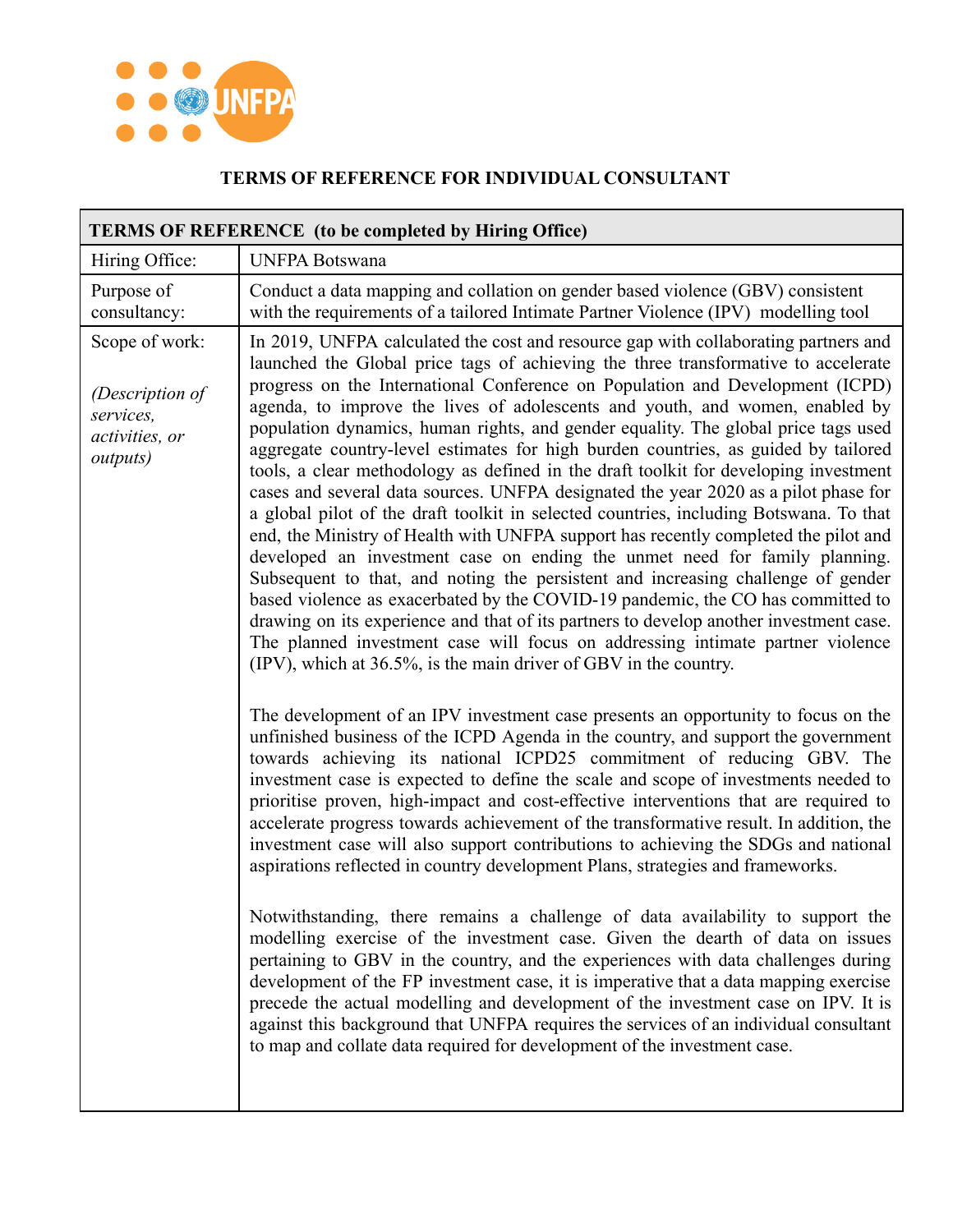

| The specific objectives of the consultancy are;                                                                                                                                                                                     |
|-------------------------------------------------------------------------------------------------------------------------------------------------------------------------------------------------------------------------------------|
|                                                                                                                                                                                                                                     |
|                                                                                                                                                                                                                                     |
|                                                                                                                                                                                                                                     |
|                                                                                                                                                                                                                                     |
|                                                                                                                                                                                                                                     |
|                                                                                                                                                                                                                                     |
|                                                                                                                                                                                                                                     |
| Duration and<br>The assignment shall not exceed a period of 25 working days spread across 2 months<br>working<br>(payment will only be towards the 25 working days)                                                                 |
|                                                                                                                                                                                                                                     |
|                                                                                                                                                                                                                                     |
|                                                                                                                                                                                                                                     |
|                                                                                                                                                                                                                                     |
|                                                                                                                                                                                                                                     |
| Place where<br>All deliverables will be submitted electronically<br>services are to be<br>delivered:                                                                                                                                |
| The consultancy will run from June 27, 2022 to August 30, 2022<br>Delivery dates<br>and how work<br>will be delivered<br>(e.g. electronic,<br>hard copy etc.):                                                                      |
| The consultancy progress will be monitored closely by the UNFPA Strategic<br>Monitoring and<br><b>Information Specialist</b><br>progress control,<br>including<br>reporting<br>requirements,<br>periodicity format<br>and deadline: |
| Supervisory<br>The consultant shall work under the direct supervision of the UNFPA BCO Strategic<br>Information Specialist under the overall guidance of the Head of Office.<br>arrangements:                                       |
| Expected travel:<br>Home based, no travel anticipated                                                                                                                                                                               |
| <b>Major Activities/Expected Deliverables</b><br>schedule:                                                                                                                                                                          |